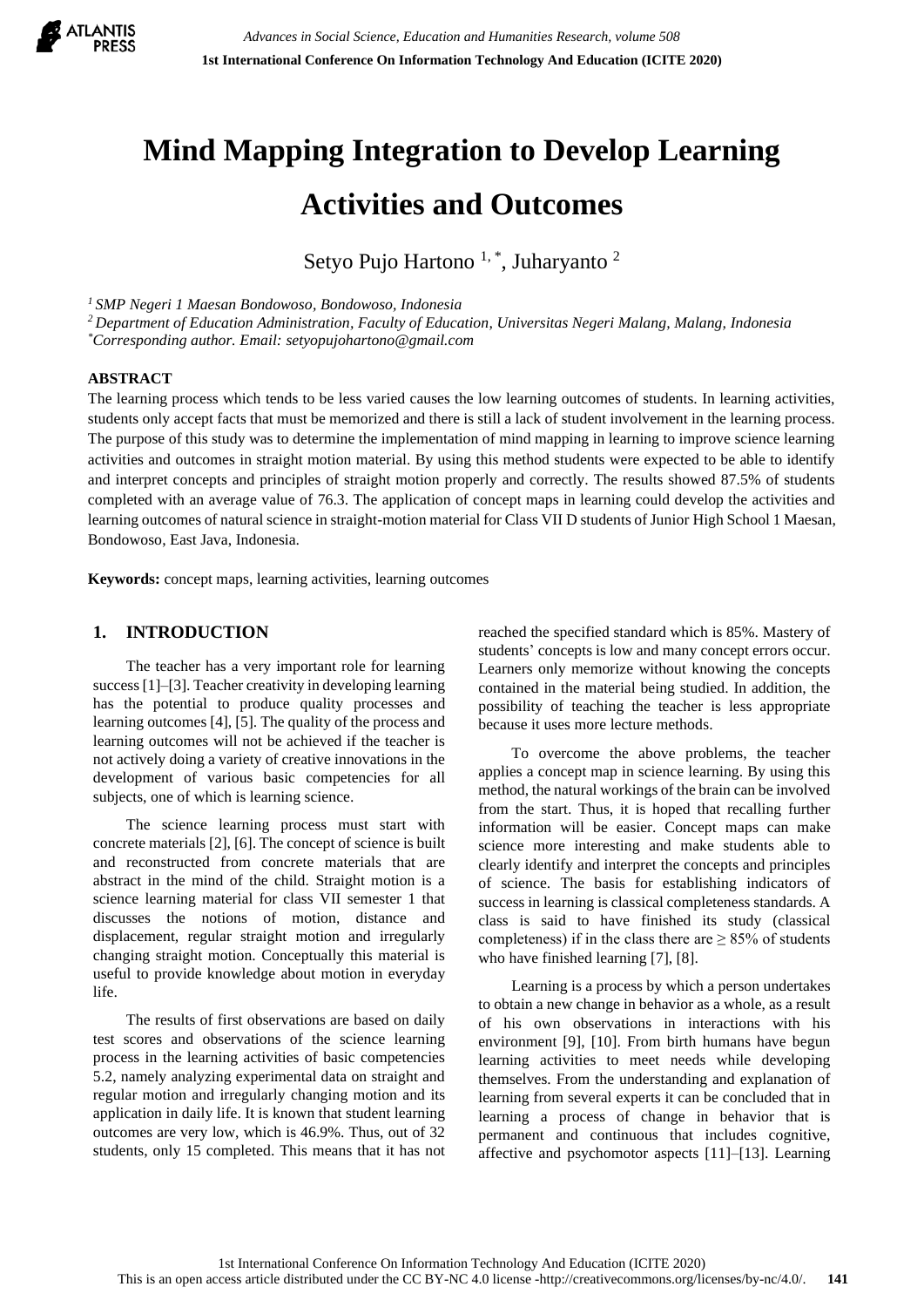outcomes are the result of a process carried out by students and teachers in the classroom, students try to get lessons and the teacher gives lessons. Learning outcomes are changes in behavior obtained by students after experiencing learning activities [11], [12].

The concept map is a schematic chart to illustrate a person's conceptual understanding in a series of statements. In addition to describing important concepts, concept maps also connect existing concepts. The concept maps are a good way to get new ideas and easy ways to get information from the brain [14], [15]. By using concept maps, the natural workings of the brain can be involved from the start. This means that to recall further information will be easier. One statement in Ausubel theory is that the most important factor influencing learning is that early knowledge is known to students [16], [17]. So, for meaningful learning, then new concepts must be linked to previous concepts that exist in the cognitive structure of students.

## **2. METHOD**

This type of research is Classroom Action Research (CAR) using four stages, namely planning, acting, observing and reflecting [18],[19]. This study aims to improve the quality of learning and improve student activity and learning outcomes. The independent variable is the concept map, while the dependent variable is an increase in science learning activities and outcomes.

The study was conducted at SMP Negeri 1 Maesan Bondowoso with 32 research subjects, consisting of 16 men and 16 women. This Classroom Action Research was carried out in three cycles and each cycle was held 2 meetings. Cycle I meeting 1 was held on 6 September 2016 and meeting 2 was held on 7 September 2016, cycle II meeting 1 was held on 13 September 2016 and meeting 2 was held on 14 September 2016, whereas cycle III meeting 1 was held on 20 September 2016 and meeting 2 was held on September 21, 2016. Cycle I explained the notion of motion, distance and displacement, Cycle II explained about irregular straight motion, while Cycle III explained about straight-changing motion irregularly. The research design and process carried out in this study were adjusted to the PTK flow consisting of 4 stages.

## **3. RESULTS**

## *3.1 Research Cycle I*

## *3.1.1 Cycle I Research Planning (1st meeting)*

The planning phase consists of: (a) mapping students' abilities based on their abilities in accordance with the results of the initial ability tests (entry behavior) as well as the main consideration in conducting grouping of students; (b) Prepare a Learning Plan (RPP) about the notions of motion, distance and displacement. The lesson plans that have been made and the learning tools are then delivered to the teacher who acts as a collaborator to be

studied, then discussed and corrected as necessary by considering the available time allocation; (c) Creating Student Worksheets (LKS) and independent assignments; (d) Providing the required learning media; and (e) Developing student observation sheets, and observation sheets for the implementation of learning activities for teachers.

# *3.1.2 Implementation of Cycle I Research (1st meeting)*

In the preliminary activities the teacher gives apperception and motivation to students by holding questions and answers about the unit of length and time in SI, understanding scalar quantities and vector quantities, understanding motion and their nature, then the teacher conveys the learning objectives. In the core activity, the teacher conveys the steps of learning to be carried out, beginning with dividing students into 6 groups, each consisting of 5-6 people, distributing LKS 1 about identifying distance and displacement to each group, appointing several participants students to demonstrate the distance and displacement.

Furthermore, the teacher asks students to present the results of their group discussions, and asks other groups to provide responses. The teacher gives reinforcement to students. At the end of the core activity the teacher together with the students conclude the results of group work. During learning, the teacher is assisted by 2 fellow teachers to observe the students about their activities adjusted to the criteria set. In the closing activity the teacher reflects on the learning activities that have been carried out and rewards the best groups, followed by an assessment by giving independent assignments.

## *3.1.3 Cycle I Observation (1st meeting)*

Observation is intended to monitor the implementation of actions, activities of students and teachers conducted during the learning process. Activities at this stage include: (a) Observation of students' activities in learning activities using the observation sheets that have been prepared. The observed component was activity in discussion, collaboration in groups and the responsibilities of students in groups; (b) Observation of the implementation of the learning scenario presented by the teacher, using the observation sheet for the implementation of the learning scenario; (c) The collaborator analyzes the observations to be discussed with the teacher to review the results of the research and the follow-up.

The results of observations in the first cycle (meeting 1) are as follows: (a) students are interested and enthusiastic about the application of concept maps in science learning; (b) students are still having difficulty understanding straight motion material; (c) group discussion is not very active; (d) presentation activities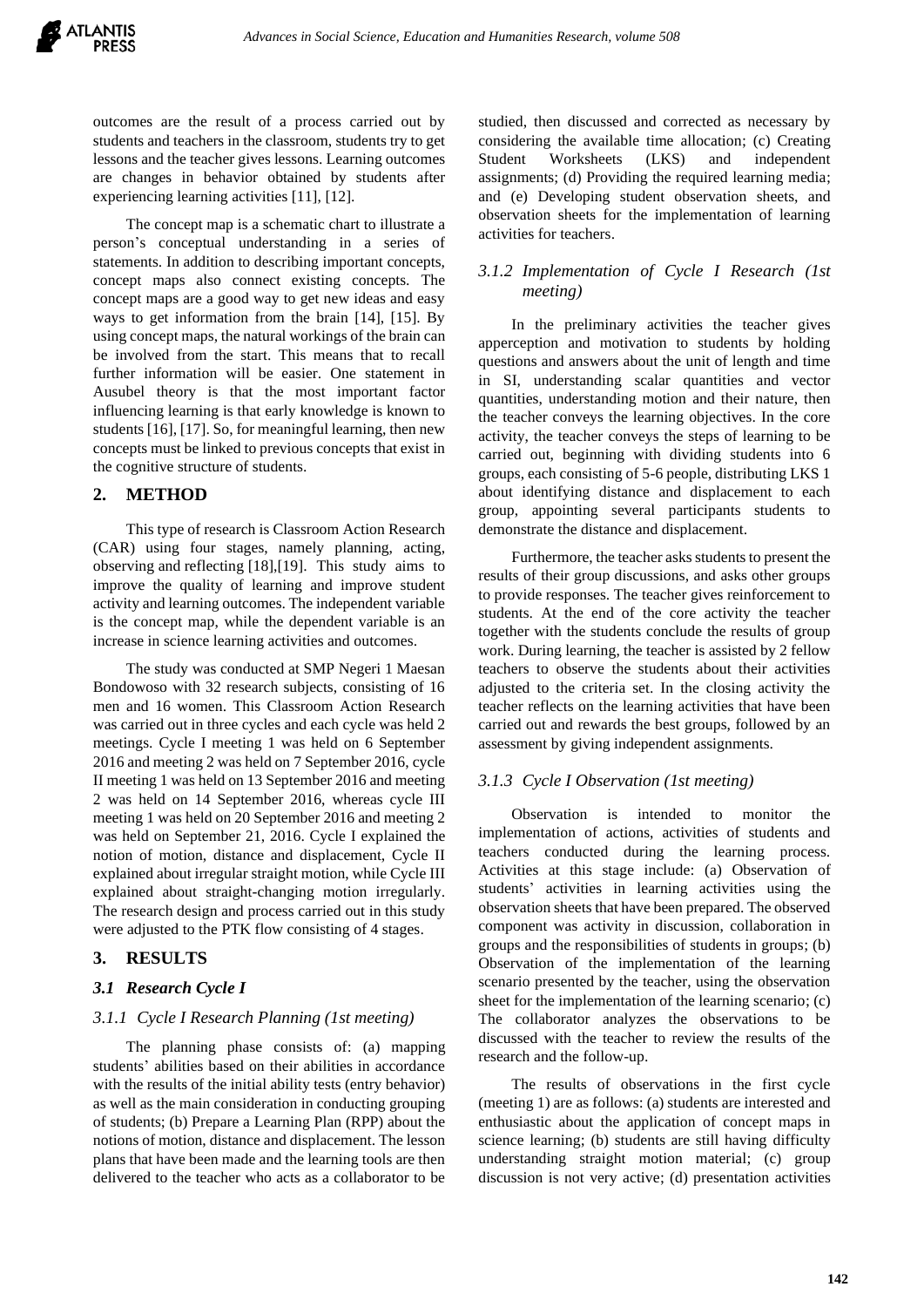are less effective, because groups that presentations do not get a response; and (e) students are not ready to take part in learning. After evaluating and analyzing data in cycle I (meeting 1), the following student learning outcomes are obtained in Table 1.

**Table 1 Data Based Observation of Cycle 1**

| No | <b>Descriptors</b>                | Percentage<br>$\frac{9}{6}$ |
|----|-----------------------------------|-----------------------------|
|    | The involvement in discussion     |                             |
|    | Group Collaboratives              | 72                          |
|    | Students' Responsibility in Group | 73                          |
|    | <b>Percentage of Rate</b>         | 77                          |

The results of observations of the implementation of teaching and learning activities by the teacher are recorded as follows: (1) the teacher is good at managing the class and arouse the activities of the students to participate in learning; (2) teachers need to pay more attention to students who are passive in group activities so that discussions in groups come alive; (3) students have been directed to the subject matter that will be sought for answers or found a solution; (4) the teacher has given students the freedom to discuss, ask questions, or express opinions; and (5) submission of material by lecture method decreases in frequency.

#### *3.1.4 Cycle I Research Planning (2nd meeting)*

At the planning phase the things prepared are almost the same as meeting 1, namely: (a) Developing a Learning Implementation Plan (RPP) about the concept of straight-motion maps; (b) Making LKS 2 about concept maps and independent assignments; (c) Providing the required learning media; (d) Arrange student observation sheets, and observation sheets for the implementation of learning activities for teachers; (e) Arranging grids, question cards and final learning tests that will be tested in writing to students at the end of the cycle to find out the activities and learning outcomes of students in cycle I.

# *3.1.5 Implementation of Cycle I Research (meeting 2)*

The teacher has given previous assignments to students to summarize the notions of motion and their nature so that learning readiness and the concepts to be learned will be more easily understood. Then explain the learning objectives. In the core activities of students have grouped, then each group is asked to work on LKS 2 in the form of a concept map about straight motion that is not yet perfect for discussion. Next students present the results of group work and other groups respond. The teacher reinforces the results of discussion and presentation of students. At the end of the core activity the teacher together with the students conclude the results of group work.

#### *3.1.6 Observation of the End of Cycle I (meeting 2)*

The results of research and discussion in cycle I (meeting 2) are as follows: (a) students are interested and enthusiastic about the application of concept maps in science learning; (b) students have begun to understand the material of straight motion; (c) group discussion has increased; and (d) presentation activities are starting to be effective, because the group whose presentation has started to get a response. After evaluating and analyzing data in cycle I (meeting 2), the following student learning outcomes are obtained in Table 2.

| Table 2 Group Work Achievement of Cycle 1 |  |  |  |
|-------------------------------------------|--|--|--|
|-------------------------------------------|--|--|--|

| No | <b>Descriptors</b>                | Percentage<br>$\%$ |
|----|-----------------------------------|--------------------|
|    | The involvement in discussion     |                    |
|    | Group Collaboratives              |                    |
|    | Students' Responsibility in Group |                    |
|    | <b>Percentage of Rate</b>         |                    |

When compared with learning activities at meeting 1, it appears an increase in learning activities of students. The percentage of students' activeness from meeting 1 and meeting 2 reached an average of 75% with the success of the action being in the high category, above the Minimum Learning Achievement Standard (KKM).

In general, all stages in the learning scenario were carried out well the final learning test results in the first cycle showed 25 students completed, and 7 people did not complete with an average value of 70.8. Classical completeness reaches 78.1%. When compared with learning outcomes in the pre cycle there is an increase in student learning outcomes as in the following Table 3.

**Table 3 Students' Learning Outcomes for Cycle 1**

| ккм | <b>Success Indicators</b> | <b>Learning Mastery <math>(\% )</math></b> |         |
|-----|---------------------------|--------------------------------------------|---------|
|     | $\binom{0}{0}$            | <b>Pre-Cycles</b>                          | Cvcle I |
|     |                           | 16 S                                       |         |

#### *3.1.7 Cycle Reflection Stage I*

Based on the results of research in the first cycle there was an increase in student learning outcomes when compared to pre-action, although classical completeness has not reached 85%. In addition, there are still some weaknesses that need to be followed up so that it is determined to do a cycle II study. The results of the learning motivation questionnaire showed students' positive responses to learning on average reached 90%.

#### *3.2 Research Cycle II*

#### *3.2.1 Cycle Research Planning II (1st meeting)*

Based on reflection in cycle I, the teacher and collaborator agreed to make improvements to the plan by following up on the findings in cycle I and finding solutions for improvement in cycle II. Several activities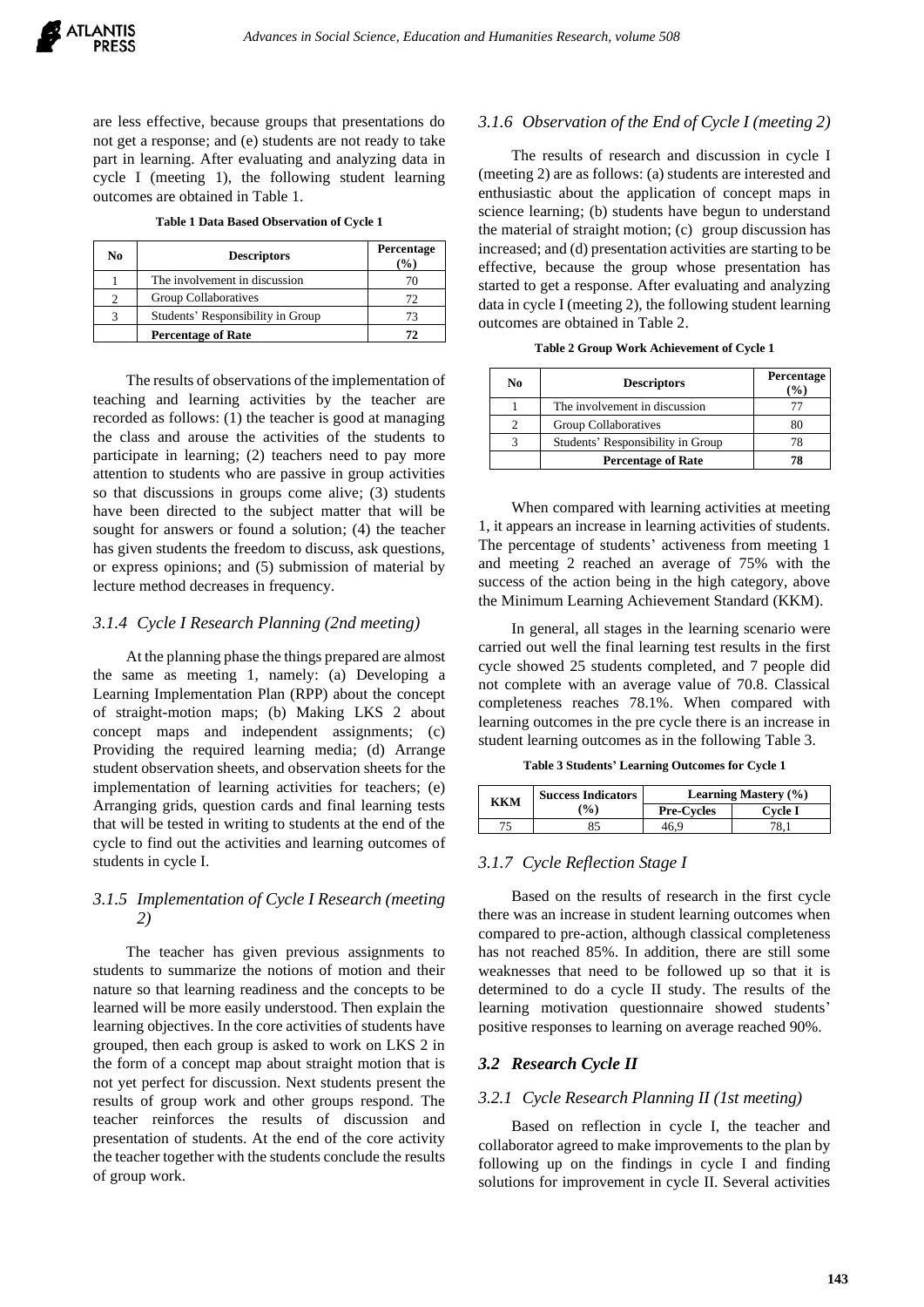carried out at this stage, namely: (a) make improvements to the Learning Implementation Plan (RPP), with a focus on activating students; (b) Prepare LKS; (c) Students are tasked with making the next material summary with the aim that students are better prepared to learn; (d) Providing the required learning media; and (e) Developing student observation sheets, and observation sheets for the implementation of learning activities for teachers.

# *3.2.2 Implementation of Cycle II Research (1st meeting)*

Learning begins with greetings, then the teacher conveys the learning objectives. Students group in accordance with the groupings that have been determined in cycle I. Each group exchanges tasks with other groups, followed by dividing worksheet 3 about regular straight motion. The teacher appoints a number of students to demonstrate about straight-line motion.

The teacher guides students to graph the relationship between s-t and v-t from the demonstration results, followed by questions and answers of the teacher and students. Furthermore, the teacher asks students to present the results of their group discussions, and asks other groups to provide responses. The teacher gives reinforcement to students. At the end of the core activity the teacher together with the students conclude the results of group work.

## *3.2.3 Observation Cycle II (meeting 1)*

The results of observation in cycle II (meeting 1) are as follows: (a) Students enthusiastically exchange assignments with other groups, the class atmosphere becomes lively. Good cooperation between group members has been seen; (b) During the group discussion, the students were eager to answer the questions in LKS 3; and (c) By the time of the question and answer session independently in the group, students had gotten used to it, and had no difficulty in conducting independent question and answer with their friends.

The results of observations of students' activities at meeting 1 are presented in the following table 4.

| No | <b>Descriptors</b>                | Percentage<br>$($ %) |
|----|-----------------------------------|----------------------|
|    | The involvement in discussion     | 84                   |
| 2  | Group Collaboratives              | 82                   |
|    | Students' Responsibility in Group | 83                   |
|    | <b>Percentage of Rate</b>         | 83                   |

**Table 4 Data Based Observation of Cycle 2**

The results of observations of the implementation of teaching and learning activities by the teacher are recorded as follows: (1) the teacher is good at managing the class and arouse the activities of students to participate in learning; (2) the teacher has begun to pay attention to students who are passive in group activities so that discussion in the group comes alive; (3) students have been directed to the subject matter that will be sought for answers or found a solution; and (4) the teacher has given students the freedom to discuss, ask questions, or express opinions.

#### *3.2.4 Planning Research Cycle II (meeting 2)*

Some of the activities carried out at this stage include: preparing Learning Implementation Plans (RPP), preparing worksheets on the concept map of irregular straight motion, Student Observation Activity Sheets, observation sheets of the implementation of learning by teachers, sheets of students' learning motivation questionnaires, grids and a test question card.

# *3.2.5 Implementation of Cycle II Research (meeting 2)*

Learning begins with greetings, then the teacher conveys the learning objectives. After that, students' group in accordance with their respective groups as in the first meeting. Each group exchanged assignments with other groups about the tasks that had been done at home and completed worksheet 4 on the concept map of irregular straight motion. Students seem to have no difficulty in completing the worksheet. Then one group representative is appointed to present, while another group responds. The teacher reinforces the results of discussion and presentation of students. At the end of the core activity the teacher together with the students conclude the results of group work.

## *3.2.6 Observation of the End of Cycle II (meeting 2)*

The results of the observations of the collaborators are as follows: (a) in the initial activity the students seemed enthusiastic about exchanging assignments with other groups, the class atmosphere became lively, all students were actively involved; and (b) during group work, students are eager to answer questions in LKS 4 and cooperation among group members is greatly increased, shown in the following Table 5.

**Table 5 Group Work Achievement of Cycle 2**

| No | <b>Descriptors</b>                | Percentage<br>$\mathcal{O}_0$ |
|----|-----------------------------------|-------------------------------|
|    | The involvement in discussion     |                               |
|    | Group Collaboratives              | 86                            |
|    | Students' Responsibility in Group | 86                            |
|    | <b>Percentage of Rate</b>         | 86                            |

The learning scenario is done 100%. The results of the learning outcomes test in the second cycle showed 26 students completed, and there were still 6 incomplete people with an average value of 74.7, classical completeness reached 81.3%. When compared with learning outcomes in the pre cycle and cycle I there is an increase in student learning outcomes, as in the following Table 6.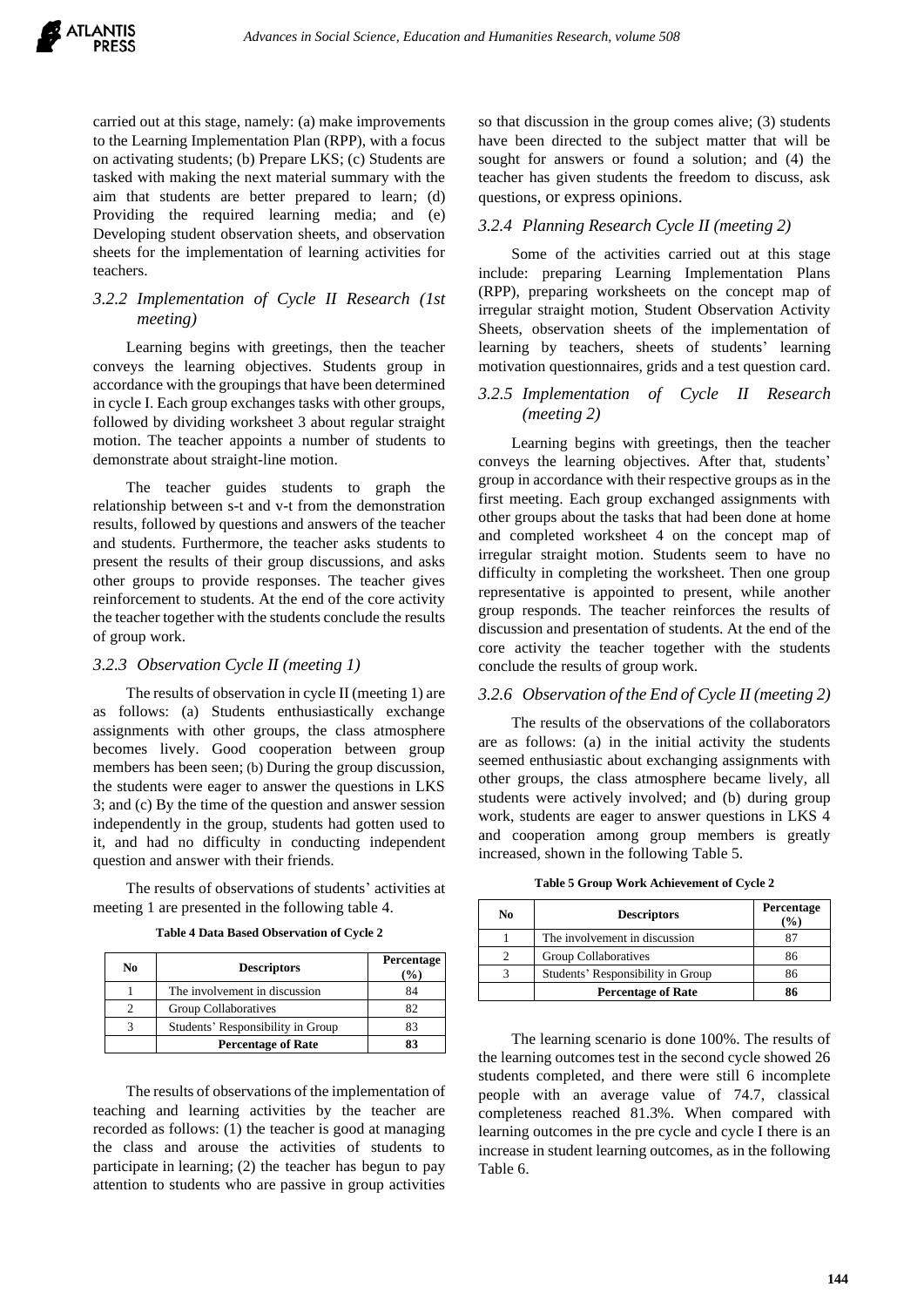**Table 6 Students' Learning Outcomes for Cycle 2**

|     | <b>Success</b>                       | <b>Learning Mastery (%)</b> |         |          |
|-----|--------------------------------------|-----------------------------|---------|----------|
| ккм | <b>Indicators</b><br>$\mathcal{O}_0$ | <b>Pre-Cycles</b>           | Cycle I | Cycle II |
| 75  | 85                                   | 46.9                        |         |          |

Based on the results of student learning motivation questionnaire on average in the second cycle of 94% with a very high category.

## *3.2.7 Observation of the End of Cycle II (meeting 2)*

Based on the results of the study in the second cycle it seems that there is an increase in student learning outcomes when compared to pre-action and cycle I, although classical completeness has not yet reached 85%, so it is necessary to do research on cycle III.

#### *3.3 Research Cycle III*

#### *3.3.1 Planning Research Cycle III (1st meeting)*

Based on reflection in cycle II, the teacher and collaborator agreed to make improvements to the plan by following up on the findings in cycle II and finding solutions for improvement in cycle II. Several activities carried out at this stage, namely: (a) make improvements to the Learning Implementation Plan (RPP), with a focus on activating students; (b) Prepare LKS; (c) Students are tasked with making the next material summary with the aim that students are better prepared to learn; (d) Providing the required learning media; and (e) Developing student observation sheets, and observation sheets for the implementation of learning activities for teachers.

## *3.3.2 Implementation of Cycle III Research (1st meeting)*

Learning begins with greetings, then the teacher conveys the learning objectives. Students group in accordance with the groupings that have been determined in cycle II. Each group exchanged tasks with other groups, followed by dividing LKS 5 on straight-changing irregular motion. The teacher appoints several students to do a demonstration about straight-changing irregular motion. The teacher guides students to graph the s-t and v-t relationship from the demonstration results and guides students to find the understanding of the acceleration of the v-t relationship graph and to graph the a-t relationship. Furthermore, the teacher asks students to present the results of their group discussions, and asks other groups to respond. The teacher gives reinforcement to students. At the end of the core activity the teacher together with the students conclude the results of group work.

#### *3.3.3 Observation of Cycle III (meeting 1)*

The results of observation in cycle III (meeting 1) are as follows: (a) Students enthusiastically exchange

assignments with other groups, the class atmosphere becomes lively. Good cooperation between group members has been seen; (b) During group discussion, students are eager to answer questions in LKS 5; (c) By the time of the question and answer session independently in the group, students have started to get used to it, and have no difficulty in conducting independent question and answer with their friends. The results of observations of students' activities at meeting 1 are presented in the following Table 7.

**Table 7 Data Based Observation of Cycle 3**

| No | <b>Descriptors</b>                | Percentage $(\% )$ |
|----|-----------------------------------|--------------------|
|    | The involvement in discussion     | 88                 |
|    | <b>Group Collaboratives</b>       | 86                 |
|    | Students' Responsibility in Group |                    |
|    | <b>Percentage of Rate</b>         |                    |

The results of observations of the implementation of teaching and learning activities by the teacher are recorded as follows: (1) the teacher is good at managing the class and arouse the activities of students to participate in learning; (2) the teacher has begun to pay attention to students who are passive in group activities so that discussion in the group comes alive; (3) students have been directed to the subject matter that will be sought for answers or found a solution; and (4) the teacher has given students the freedom to discuss, ask questions, or express opinions.

#### *3.3.4 Planning Research Cycle III (meeting 2)*

Some of the activities carried out at this stage include: preparing Learning Implementation Plans (RPP), preparing worksheets about irregularly moving concept maps of irregular change, Student Observation Activity Sheets, observation sheets of learning implementation by teachers, student learning motivation questionnaire sheets, lattice and card test questions.

## *3.3.5 Implementation of Cycle II Research (meeting 2)*

Learning begins with greetings, then the teacher conveys the learning objectives. After that, students' group in accordance with their respective groups as in the first meeting. Each group exchanged assignments with other groups about the tasks that had been done at home and completed LKS 6 on the map of the concept of straight motion changing irregularly.

Students seem to have no difficulty in completing the worksheet. Then one group representative is appointed to present, while another group responds. The teacher reinforces the results of discussion and presentation of students. At the end of the core activity the teacher together with the students conclude the results of group work.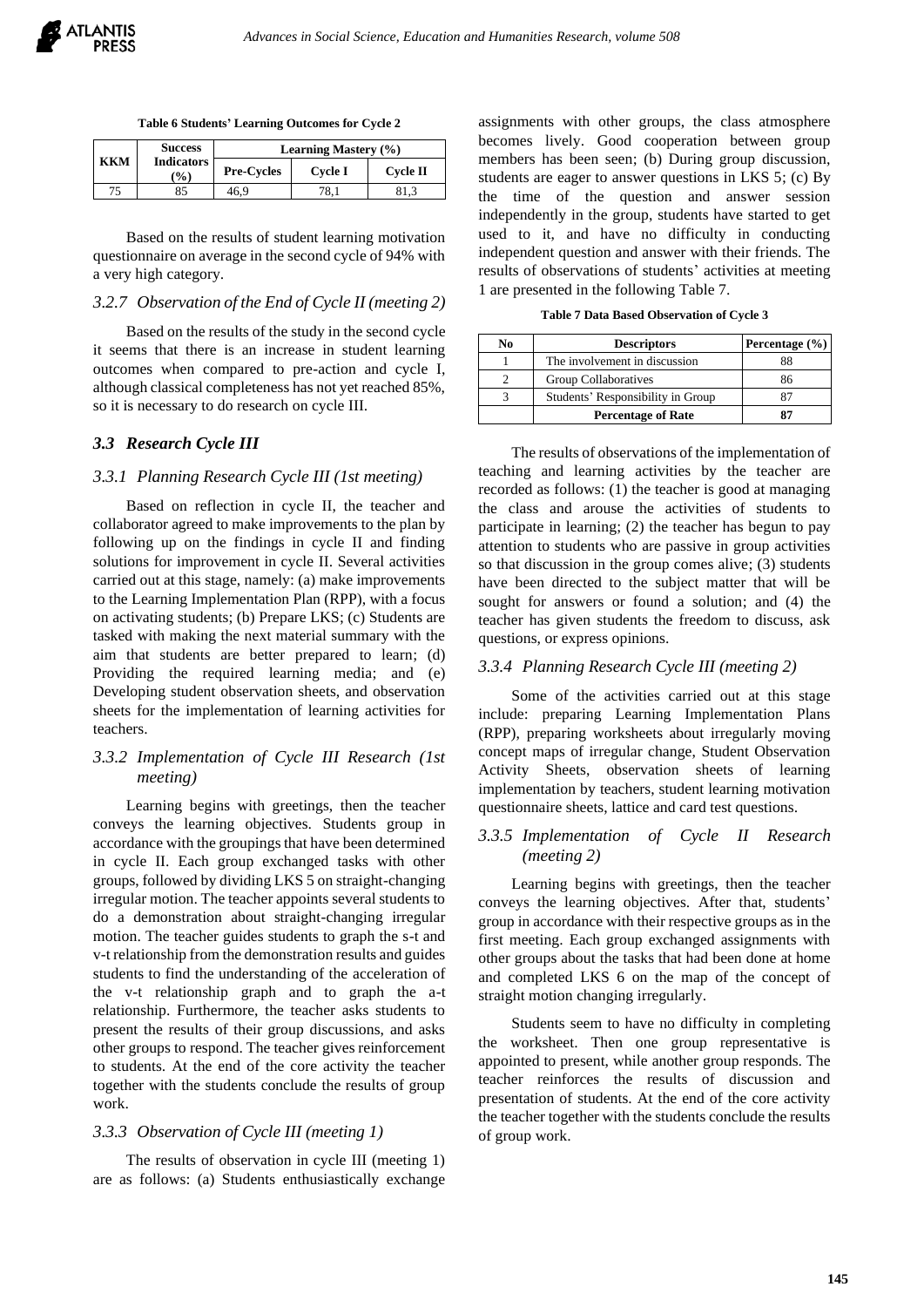# *3.3.6 Observation of the End of Cycle III (meeting 2)*

The results of the observations of the collaborators are as follows: (a) in the initial activity the students seemed enthusiastic about exchanging assignments with other groups, the class atmosphere became lively, all students were actively involved; (b) during group work, students are eager to answer questions in LKS 6 and cooperation among group members is greatly increased, shown in the following Table 8.

|  |  | Table 8 Group Work Achievement of Cycle 3 |  |
|--|--|-------------------------------------------|--|
|--|--|-------------------------------------------|--|

| No | <b>Descriptors</b>                | Percentage<br>$($ % $)$ |
|----|-----------------------------------|-------------------------|
|    | The involvement in discussion     | 92                      |
|    | Group Collaboratives              |                         |
|    | Students' Responsibility in Group | 92                      |
|    | <b>Percentage of Rate</b>         |                         |

The learning scenario is done by 100%. (d) The results of the learning outcomes test in the third cycle showed that 28 students were complete, and there were still 4 incomplete people with an average value of 76.3, classical completeness reaching 87.5%. When compared with learning outcomes in the pre cycle, cycle I and cycle II there is an increase in student learning outcomes, as in the following Table 9.

**Table 9 Students' Learning Outcomes for Cycle 3**

|     | <b>Success</b>           |                       |      | <b>Learning Mastery (%)</b> |                                |
|-----|--------------------------|-----------------------|------|-----------------------------|--------------------------------|
| ккм | <b>Indicators</b><br>(%) | Pre-<br><b>Cycles</b> |      |                             | Cycle I   Cycle II   Cycle III |
|     |                          | 46.9                  | 78.1 |                             |                                |

Based on the results of collaborator observations, the learning activity of students in meetings 1 and 2 in cycle III was 89% with a very high category.

#### *3.3.7 Cycle Reflection Phase III*

Based on the results of research in cycle III through both test results, collaborator observation results, questionnaire learning activities and teacher's monitoring during the research activities, all components showed a significant increase. Weaknesses found in cycle II can be corrected in cycle III. Implementation of learning at each meeting 100%. Time management is more effective, this is seen in the implementation of learning that is not rushed and clarity at each step of learning. The development of student learning outcomes has progressed compared with the second cycle, which initially 81.3% of students had completely increased to 87.5% at the end of the third cycle.

This data shows that teachers are increasingly skilled at implementing the chosen learning strategies and students are better prepared to learn. Thus, completeness has reached more than 85% of students completed with an average value of 76.3. Based on an

analysis of the process and results of activities at the end of cycle III, it was determined that the research activities had reached the indicators of success determined and the study ended.

#### **4. DISCUSSIONS**

This action research found that the application of concept maps in learning can improve students' learning activities and learning outcomes. This can be seen in: (a) the enthusiasm of students following the learning; (b) students can identify and interpret the concepts and principles of science properly; (c) when discussing students can work together in groups; (d) students begin dare to ask questions and care about the group; and (e) the ability of students while doing learning has increased in each aspect and achieve the indicators of success that are set.

The learning outcomes of students on straight motion material are greatly improved and the results of independent tests have passed the established indicators of success. The final results in the form of an independent test showed that students who completed learning reached 87.5% with an average value of 76.3. The results of the questionnaire showed students 'positive responses to learning increased with an average percentage of all descriptors on the questionnaire students' responses to learning reached 89%. This means that students' interest in applying concept maps in learning is very high.

As explained at the beginning, learning outcomes are described as written statements about what is expected, known, and / or can be done by students at the end of the learning period [20]. Learning outcomes in the form of verbal information that is the ability to express knowledge in the form of language, both oral and written [21], [22]. While the indicator of increasing activity of learning is more directed to the maximum involvement of students in all learning. Student participation is the main indicator in measuring the success of student learning activities [23], [24]. One important factor that supports the high activity and learning outcomes is the application of concept maps.

Concept maps are able to present a schematic chart to illustrate a person's conceptual understanding in a series of statements. In addition to describing important concepts, concept maps also connect existing concepts. The concept maps are a good way to get new ideas and easy ways to get information from the mind [14], [15]. By using concept maps, the natural workings of the brain can be involved from the start. This means that to recall further information will be easier. One statement in Ausubel theory is that the most important factor influencing learning is that early knowledge is known to students [16], [17]. So, for learning to be meaningful, then new concepts must be linked to concepts that exist in the cognitive structure of students.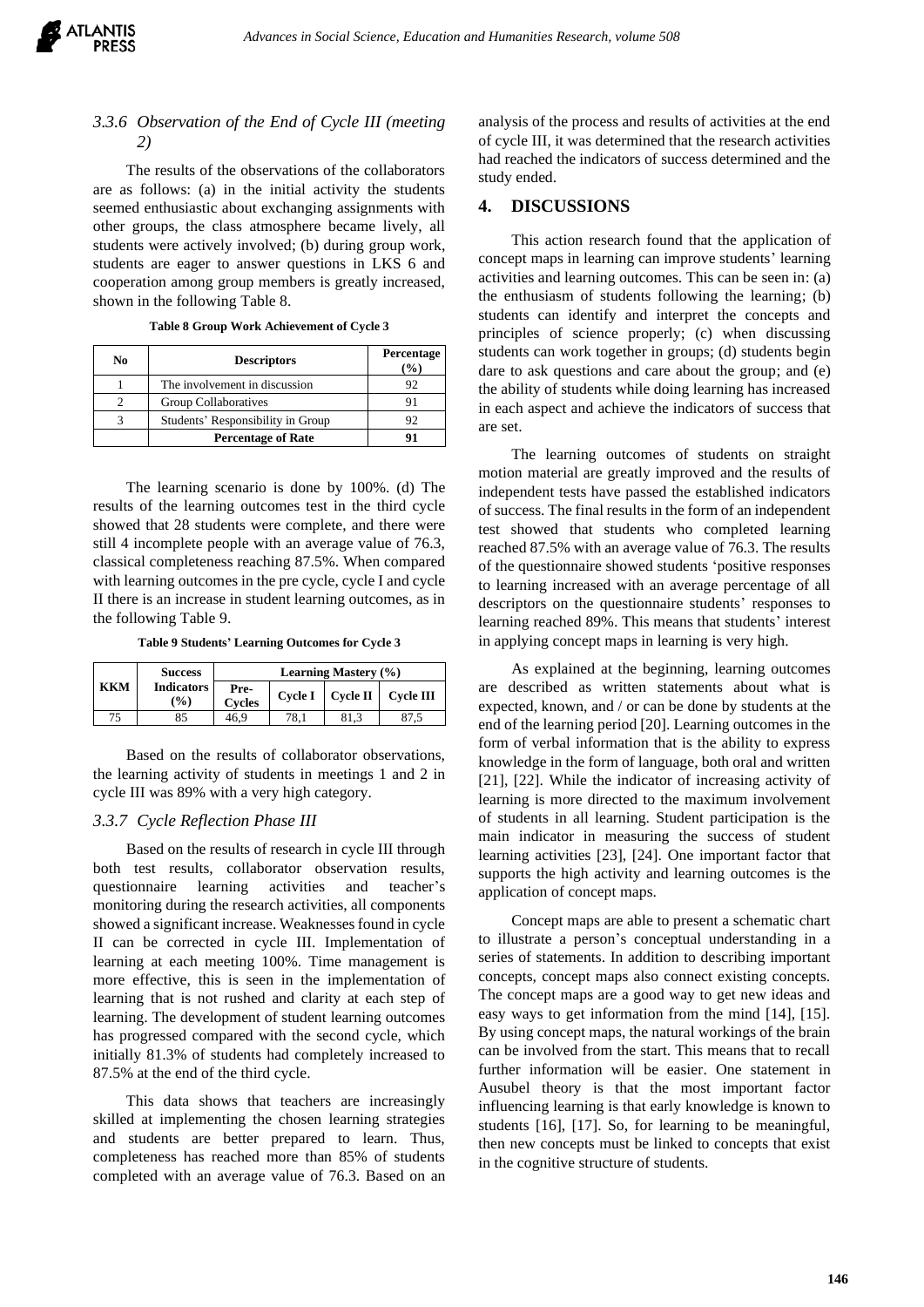In connection with this study, research conducted by Rina Rahayu Ningsih found that the learning process, the application of the 5E learning cycle equipped with a concept map can improve the quality of the process and learning outcomes of chemistry subject matter solubility and solubility results [25]. The learning process in question is the activeness of students during the learning process, while the intended learning outcome is student learning completeness on cognitive learning achievement.

In addition to cognitive learning achievement, learning outcomes assessed are affective aspects or students 'attitudes towards learning and students' psychomotor skills in carrying out practical activities in the laboratory. The assessment of affective and psychomotor aspects is carried out to provide information to the teacher regarding student attitudes and assessment of student skills during the learning process.

By applying the concept map learning strategy students find it easier to understand the material provided during the lesson because the concept map provides concrete visual assistance to help organize information before the formation is learned [7], [26]. Thus, the concept map is able to facilitate the response of holistic dimensions of students in learning. For whatever reason, the balance in achieving learning outcomes from all dimensions of the individual, is an important and major goal that is pursued by all teachers [27], [28].

## **5. CONCLUSION**

The application of concept maps in learning can improve the activities and learning outcomes of natural science in straight-motion material for grade VII D students of SMP Negeri 1 Maesan in semester 1 of the 2016/2017 school year. Mastery learning outcomes of students achieve a significant level of success, which is equal to 87.5% of students with an average value of 76.3.

Based on the process, implementation, and results of classroom action research that has been carried out, it is recommended that the application of concept maps in learning can be used for other competencies that have the same characteristics as the research activities that have been carried out so that learning becomes interesting.

#### **REFERENCES**

- [1] R. Sugiarti, E. Rosana Ekowati, B. Saniatul Munawaroh, and Juharyanto, "The Effectiveness of Scaffolding Method to Increase Daily Prayer Ability of Mentally Retarded Student in Muhammadiyah Extraordinary High School," vol. 285, no. Icet, pp. 208–211, 2019, doi: 10.2991/icet-18.2018.39.
- [2] A. Yusuf Sobri, I. Bafadal, A. Nurabadi, and Juharyanto, "Induction Model with Self Reflection Based Mentoring Module for Beginning School Principals," vol. 285, no. Icet, pp. 249–254, 2019, doi: 10.2991/icet-18.2018.49.
- [3] A. N. H. H. Juharyanto Juharyanto; Sultoni Sultoni; Imron Arifin; Ibrahim Bafadal, "'Gethok Tular' as the

Leadership Strategy of School Principals to Strengthen Multi-Stakeholder Forum Role in Improving the Quality of One-Roof Schools in Remote Areas in Indonesia," SAGE Open, vol. 1, no. 12, pp. 1–12, 2020, doi: 10.1177/2158244020924374.

- [4] Juharyanto, A. Yusuf Sobri, and A. Nurabadi, "The Principal Leadership in Strengthening Elementary School Education Character," 2019, doi: 10.2991/icet-18.2018.38.
- [5] J. Juharyanto, "Implementation of Principal Personality Competency as a Change Agent on School Achievement in Remote Area One Roof School," Proc. 2nd Int. Conf. Educ. Manag. Adm. (CoEMA 2017), no. October, 2017, doi: 10.2991/coema-17.2017.7.
- [6] Juharyanto, "School Principal's Strategies in Strengthening Institutional Characters as Educational Leaders for Global Era: A Theoretical Context," Educ. Rev. USA, vol. 4, no. 3, pp. 54–65, 2020, doi: 10.26855/er.2020.03.002.
- [7] Trianto, "Model Pembelajaran Terpadu," Konsep Strateg. dan Implementasinya dalam KTSP, 2014.
- [8] T. ibnu badar Al-Tabany, "Mendesain Model Pembelajaran Inovatif, Progresif, dan Kontekstual," in PRENADAMEDIA GROUP, 2014.
- [9] Dimyati and Mudjiono, "Konsentrasi Belajar," Kesehat. Ment., 2009.
- [10] Dimyati & Mudjiono, "Hakikat Belajar dan Pembelajaran," Belajar dan Pembelajaran, 2006.
- [11] Y. Lecun, Y. Bengio, and G. Hinton, "Deep learning," Nature. 2015, doi: 10.1038/nature14539.
- [12] D. A. Kolb, "Experiential Learning: Experience as The Source of Learning and Development," Prentice Hall, Inc., 1984, doi: 10.1016/B978-0-7506-7223-8.50017-4.
- [13] A. Y. Kolb and D. A. Kolb, "Learning styles and learning spaces: Enhancing experiential learning in higher education," Acad. Manag. Learn. Educ., 2005, doi: 10.5465/AMLE.2005.17268566.
- [14] T. Buzan, "The Buzan Study Skills Handbook," Mind Set Ser., 2006.
- [15] A. J. Mento, P. Martinelli, and R. M. Jones, "Mind mapping in executive education: Applications and outcomes,"J. Manag.Dev.,1999,doi: 10.1108/02621719910265577.
- [16] D. P. Ausubel and J. Piaget, "Ausubel ' s Learning Theory," Fak. Pendidik., 1968.
- [17] D. P. Ausubel, The Acquisition and Retention of Knowledge: A Cognitive View. 2000.
- [18] R. Baskerville, J. Pries-Heje, and J. Venable, "Soft design science methodology," in Proceedings of the 4th International Conference on Design Science Research in Information Systems and Technology, DESRIST '09, 2009, doi: 10.1145/1555619.1555631.
- [19] G. İlin, Ö. Kutlu, and A. Kutluay, "An Action Research: Using Videos for Teaching Grammar in an ESP Class," Procedia - Soc. Behav. Sci., 2013, doi: 10.1016/j.sbspro.2013.01.065.
- [20] Z. Taurina, "Students' motivation and learning outcomes: Significant factors in internal study quality assurance system," Int. J. Cross-Disciplinary Subj. Educ., 2015.
- [21] M. Gagné, "The Role of Autonomy Support and AutonomyOrientationinProsocialBehavior<br>
Engagement "Motiv. Emot. 2003. Engagement," Motiv. Emot., 2003, doi: 10.1023/A:1025007614869.
- [22] K. Kruse, "Gagne's Nine Events of Instruction: An Introduction,["http://www.el](http://www.e/)earningguru.com/articles/art 3\_3.htm, 2008.